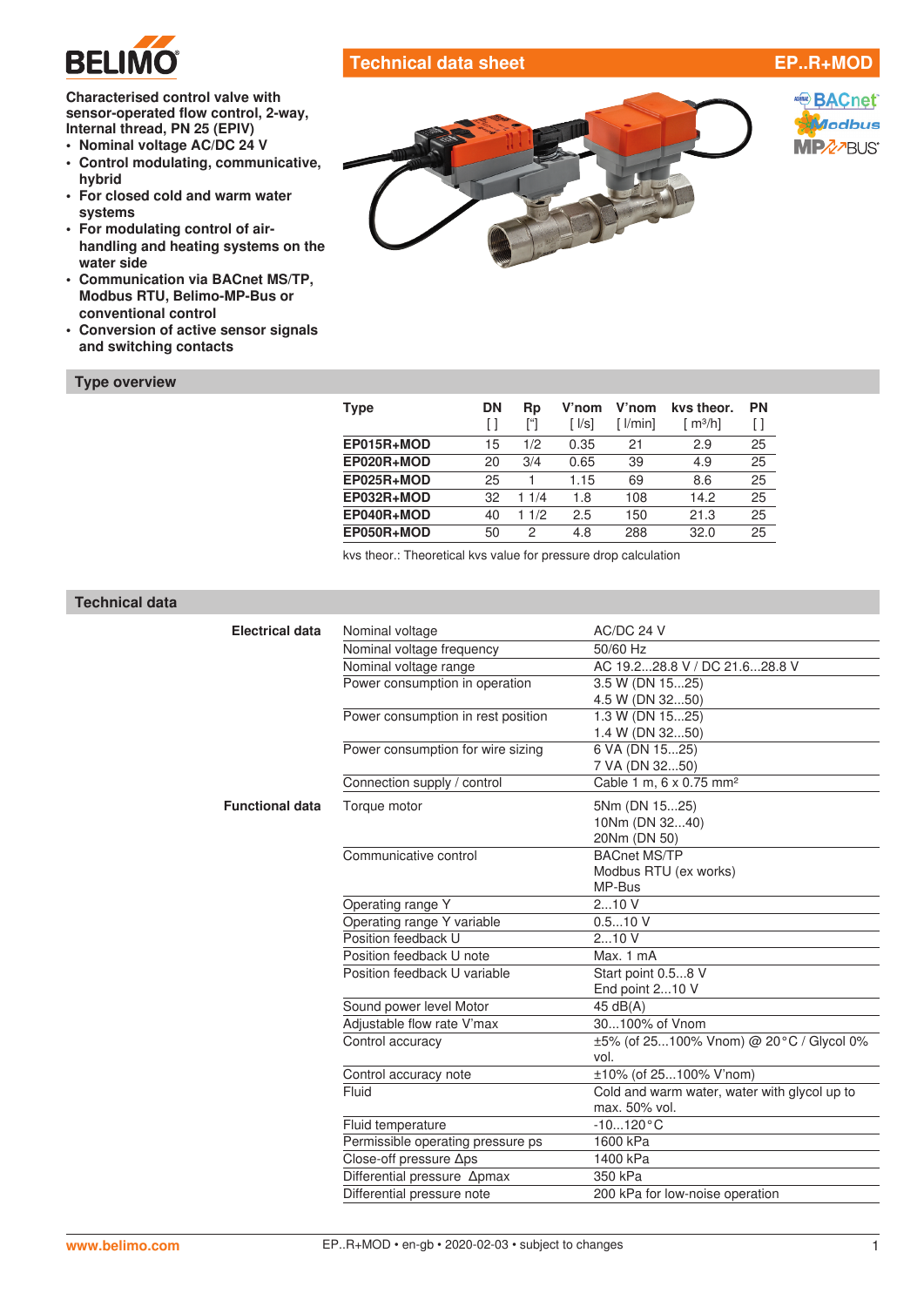

|  | <b>Technical data</b> |
|--|-----------------------|
|  |                       |
|  |                       |
|  |                       |
|  |                       |

| <b>Functional data</b>  | Flow characteristic                                                          | equal percentage (VDI/VDE 2178), optimised in<br>the opening range (switchable to linear)                                                                                                                                                                             |  |  |  |
|-------------------------|------------------------------------------------------------------------------|-----------------------------------------------------------------------------------------------------------------------------------------------------------------------------------------------------------------------------------------------------------------------|--|--|--|
|                         | Leakage rate                                                                 | air-bubble tight, leakage rate A (EN 12266-1)                                                                                                                                                                                                                         |  |  |  |
|                         | Pipe connectors                                                              | Internal thread according to ISO 7-1                                                                                                                                                                                                                                  |  |  |  |
|                         | Installation position                                                        | upright to horizontal (in relation to the stem)                                                                                                                                                                                                                       |  |  |  |
|                         | Servicing                                                                    | maintenance-free                                                                                                                                                                                                                                                      |  |  |  |
|                         | Manual override                                                              | with push-button, can be locked                                                                                                                                                                                                                                       |  |  |  |
| <b>Flow measurement</b> | Measuring principle                                                          | Ultrasonic volumetric flow measurement                                                                                                                                                                                                                                |  |  |  |
|                         | Measuring accuracy flow                                                      | ±2% (of 25100% Vnom) @ 20°C / Glycol 0%                                                                                                                                                                                                                               |  |  |  |
|                         |                                                                              | vol.                                                                                                                                                                                                                                                                  |  |  |  |
|                         | Measuring accuracy flow note                                                 | ±6% (of 25100% V'nom)                                                                                                                                                                                                                                                 |  |  |  |
|                         | Min. flow measurement                                                        | 1% of V'nom                                                                                                                                                                                                                                                           |  |  |  |
| <b>Safety</b>           | Protection class IEC/EN                                                      | III Safety Extra-Low Voltage (SELV)                                                                                                                                                                                                                                   |  |  |  |
|                         | Degree of protection IEC/EN                                                  | <b>IP54</b>                                                                                                                                                                                                                                                           |  |  |  |
|                         | <b>EMC</b>                                                                   | CE according to 2014/30/EU                                                                                                                                                                                                                                            |  |  |  |
|                         | Mode of operation                                                            | Type 1                                                                                                                                                                                                                                                                |  |  |  |
|                         | Rated impulse voltage supply / control                                       | 0.8 kV                                                                                                                                                                                                                                                                |  |  |  |
|                         | Control pollution degree                                                     | 3                                                                                                                                                                                                                                                                     |  |  |  |
|                         | Ambient temperature                                                          | $-3050$ °C                                                                                                                                                                                                                                                            |  |  |  |
|                         | Storage temperature                                                          | $-4080 °C$                                                                                                                                                                                                                                                            |  |  |  |
|                         | Ambient humidity                                                             | Max. 95% r.H., non-condensing                                                                                                                                                                                                                                         |  |  |  |
| <b>Materials</b>        | Flow measuring pipe                                                          | Brass body nickel-plated                                                                                                                                                                                                                                              |  |  |  |
|                         | Closing element                                                              | Stainless steel                                                                                                                                                                                                                                                       |  |  |  |
|                         | Stem seal                                                                    | EPDM O-ring                                                                                                                                                                                                                                                           |  |  |  |
|                         |                                                                              |                                                                                                                                                                                                                                                                       |  |  |  |
| <b>Safety notes</b>     |                                                                              |                                                                                                                                                                                                                                                                       |  |  |  |
|                         | especially in aircraft or in any other airborne means of transport.          | • This device has been designed for use in stationary heating, ventilation and air-<br>conditioning systems and must not be used outside the specified field of application,                                                                                          |  |  |  |
|                         | sheet.                                                                       | • Outdoor application: only possible in case that no (sea) water, snow, ice, insolation<br>or aggressive gases interfere directly with the actuator and that is ensured that the<br>ambient conditions remain at any time within the thresholds according to the data |  |  |  |
|                         | institutional installation regulations must be complied during installation. | • Only authorised specialists may carry out installation. All applicable legal or                                                                                                                                                                                     |  |  |  |
|                         |                                                                              | • The device contains electrical and electronic components and must not be disposed<br>of as household refuse. All locally valid regulations and requirements must be                                                                                                 |  |  |  |

#### **Product features**

observed.

**Mode of operation** The final controlling device is comprised of three components: characterised control valve (CCV), measuring pipe with volumetric flow sensor and the actuator itself. The adjusted maximum flow (V'max) is assigned to the maximum positioning signal (typically 100%). The final controlling device can be controlled communicatively. The fluid is detected by the sensor in the measuring pipe and is applied as the flow value. The measured value is balanced with the setpoint. The actuator corrects the deviation by changing the valve position. The angle of rotation  $\alpha$  varies according to the differential pressure through the final controlling element (see volumetric flow curves).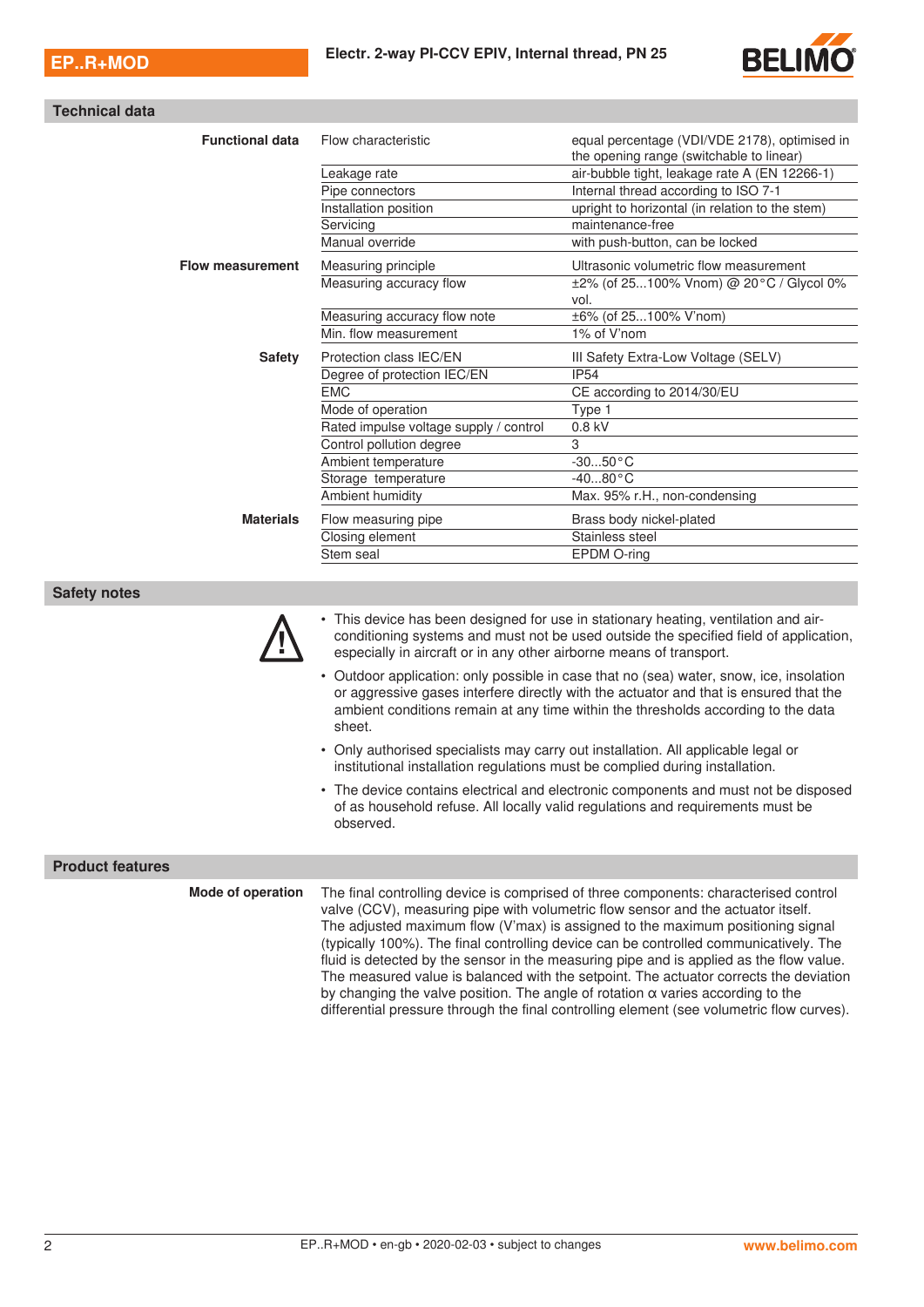

## **Product features**

**Flow characteristic**



## **Transmission behaviour HE** Heat exchanger transmission behaviour

Depending on the construction, temperature spread, fluid characteristics and hydraulic circuit, the power Q is not proportional to the water volumetric flow (Curve 1). With the classical type of temperature control, an attempt is made to maintain the control signal Y proportional to the power Q (Curve 2). This is achieved by means of an equalpercentage valve characteristic curve (Curve 3).

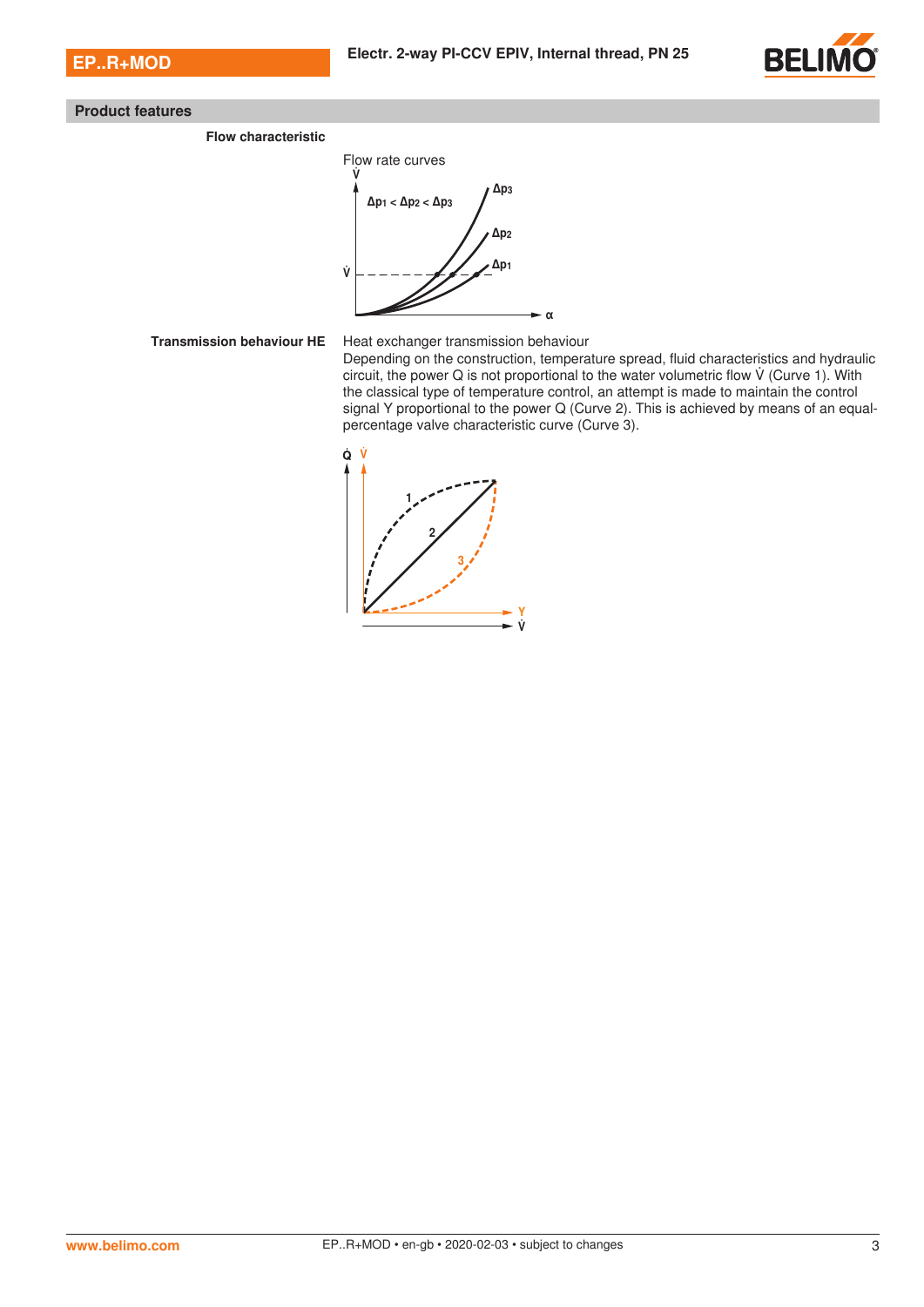

|  | <b>Product features</b> |  |  |
|--|-------------------------|--|--|
|--|-------------------------|--|--|

**Control characteristics** The fluid velocity is measured in the measuring component (sensor electronics) and converted into a flow rate signal.

The positioning signal Y corresponds to the power requirement Q at the exchanger. The volumetric flow is regulated in the EPIV. The positioning signal Y is converted into an equal-percentage characteristic curve and provided with the V'max value as the new reference variable w. The momentary control deviation forms the positioning signal Y1 for the actuator.

The specially configured control parameters in conjunction with the precise flow rate sensor ensures a stable control quality. They are however not suitable for rapid control processes, i.e. for domestic water control.

The measured flow rate is in l/min as an absolute volumetric flow output.

The absolute position sets the valve opening angle in %.

The relative position always refers to the nominal flow V'nom, i.e. if V'max is configured with 50% of V'nom, then the relative position at a setpoint of 100% is equal

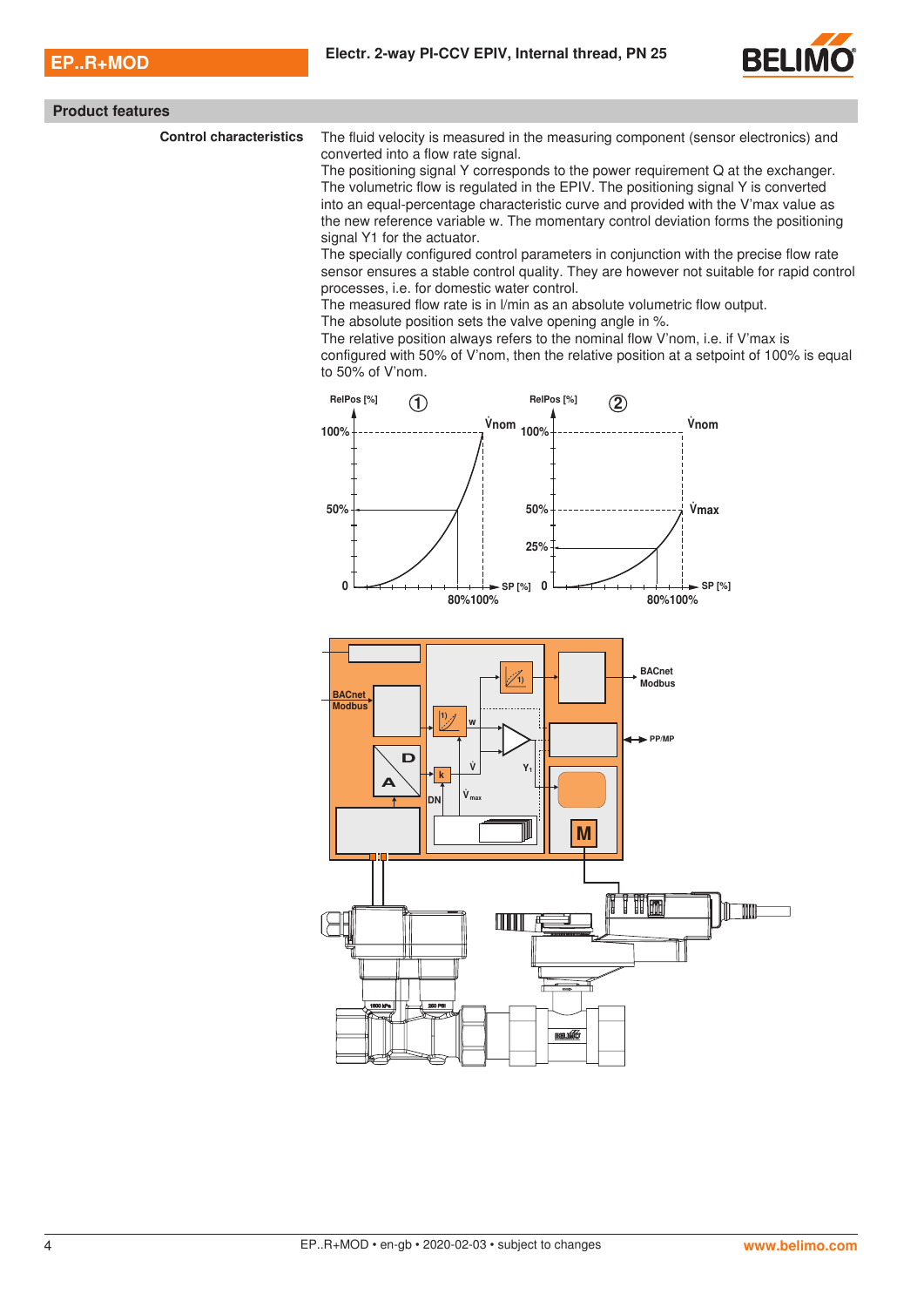

#### **Product features**

## **Definition** Flow control

V'nom is the maximum possible flow.

V'max is the maximum flow rate which has been set with the greatest positioning signal. V'max can be set between 30% and 100% of V'nom.

V'min 0% (non-variable).



**Creep flow suppression** Given the very low flow speed in the opening point, this can no longer be measured by the sensor within the required tolerance. This range is overridden electronically.

Opening valve

The valve remains closed until the volumetric flow required by the positioning signal Y corresponds to 1% of V'nom. The control along the valve characteristic curve is active after this value has been exceeded.

#### Closing valve

The control along the valve characteristic curve is active up to the required flow rate of 1% of V'nom. Once the level falls below this value, the flow rate is maintained at 1% of V'nom. If the level falls below the flow rate of 0.5% of V'nom required by the reference variable Y, then the valve will close.

With conventional control by means of an analogue positioning signal, BACnet or

Modbus can be used for the communicative position feedback



**Combination analogue - communicative (hybrid mode)** system.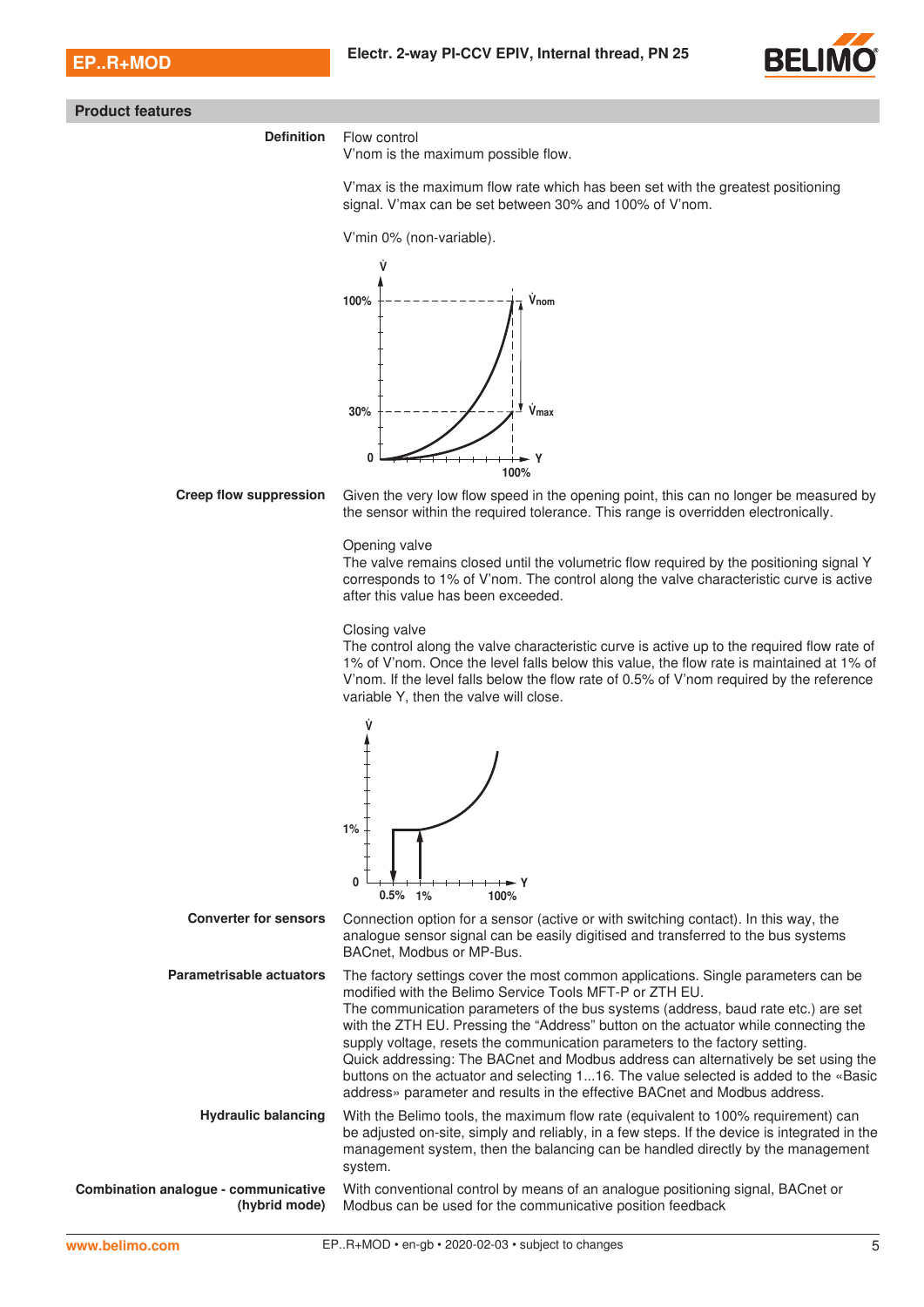

| <b>Product features</b>            |                                                                                                                               |               |  |  |  |  |  |
|------------------------------------|-------------------------------------------------------------------------------------------------------------------------------|---------------|--|--|--|--|--|
| <b>Manual override</b>             | Manual override with push-button possible (the gear is disengaged for as long as the<br>button is pressed or remains locked). |               |  |  |  |  |  |
| <b>High functional reliability</b> | The actuator is overload protected, requires no limit switches and automatically stops<br>when the end stop is reached.       |               |  |  |  |  |  |
| <b>Accessories</b>                 |                                                                                                                               |               |  |  |  |  |  |
|                                    | <b>Description</b>                                                                                                            | <b>Type</b>   |  |  |  |  |  |
| <b>Electrical accessories</b>      | Connection cable 5 m, A: RJ11 6/4 ZTH EU, B: 6-pin service socket for ZK1-GEN<br>Belimo device                                |               |  |  |  |  |  |
|                                    | Connection cable 5 m, A: RJ11 6/4 ZTH EU, B: free wire end for<br>connection to MP/PP terminal                                | ZK2-GEN       |  |  |  |  |  |
|                                    |                                                                                                                               |               |  |  |  |  |  |
|                                    | <b>Description</b>                                                                                                            | <b>Type</b>   |  |  |  |  |  |
| <b>Mechanical accessories</b>      | Pipe connector for ball valve DN 15 Rp 1/2"                                                                                   | ZR2315        |  |  |  |  |  |
|                                    | Pipe connector for ball valve DN 20 Rp 3/4"                                                                                   | ZR2320        |  |  |  |  |  |
|                                    | Pipe connector for ball valve DN 25 Rp 1"                                                                                     | ZR2325        |  |  |  |  |  |
|                                    | Pipe connector for ball valve DN 32 Rp 1 1/4"                                                                                 | ZR2332        |  |  |  |  |  |
|                                    | Pipe connector for ball valve DN 40 Rp 1 1/2"                                                                                 | ZR2340        |  |  |  |  |  |
|                                    | Pipe connector for ball valve DN 50 Rp 2"                                                                                     | ZR2350        |  |  |  |  |  |
|                                    | <b>Description</b>                                                                                                            | <b>Type</b>   |  |  |  |  |  |
| <b>Service Tools</b>               | Service Tool, with ZIP-USB function                                                                                           | <b>ZTH EU</b> |  |  |  |  |  |
|                                    | Belimo PC-Tool, Software for adjustments and diagnostics                                                                      | MFT-P         |  |  |  |  |  |
|                                    | Adapter for Service-Tool ZTH                                                                                                  | MFT-C         |  |  |  |  |  |

| $\frac{1}{\sqrt{2}}$ | <b>Notes</b> | • Connection via safety isolating transformer.<br>• The wiring of the line for BACnet MS/TP / Modbus RTU is to be carried out in<br>accordance with applicable RS485 regulations.<br>Modbus / BACnet: Supply and communication are not galvanically isolated. |
|----------------------|--------------|---------------------------------------------------------------------------------------------------------------------------------------------------------------------------------------------------------------------------------------------------------------|
|                      |              | Connect earth signal of the devices with one another.                                                                                                                                                                                                         |

## **Wiring diagrams**

BACnet MS/TP / Modbus RTU



Connection with active sensor, e.g. 0...10 V @ 0...50°C



Possible voltage range: 0...32 V (resolution 30 mV)

|  |  | Cable colours: |
|--|--|----------------|
|  |  |                |

 $1 =$  black

 $2 = red$ 

 $3$  = white

 $5 = \text{orange}$ 

 $6 = pink$  $7 = \text{grey}$ 

- BACnet / Modbus signal assignment:
- $C1 = D = A$
- $C2 = D + = B$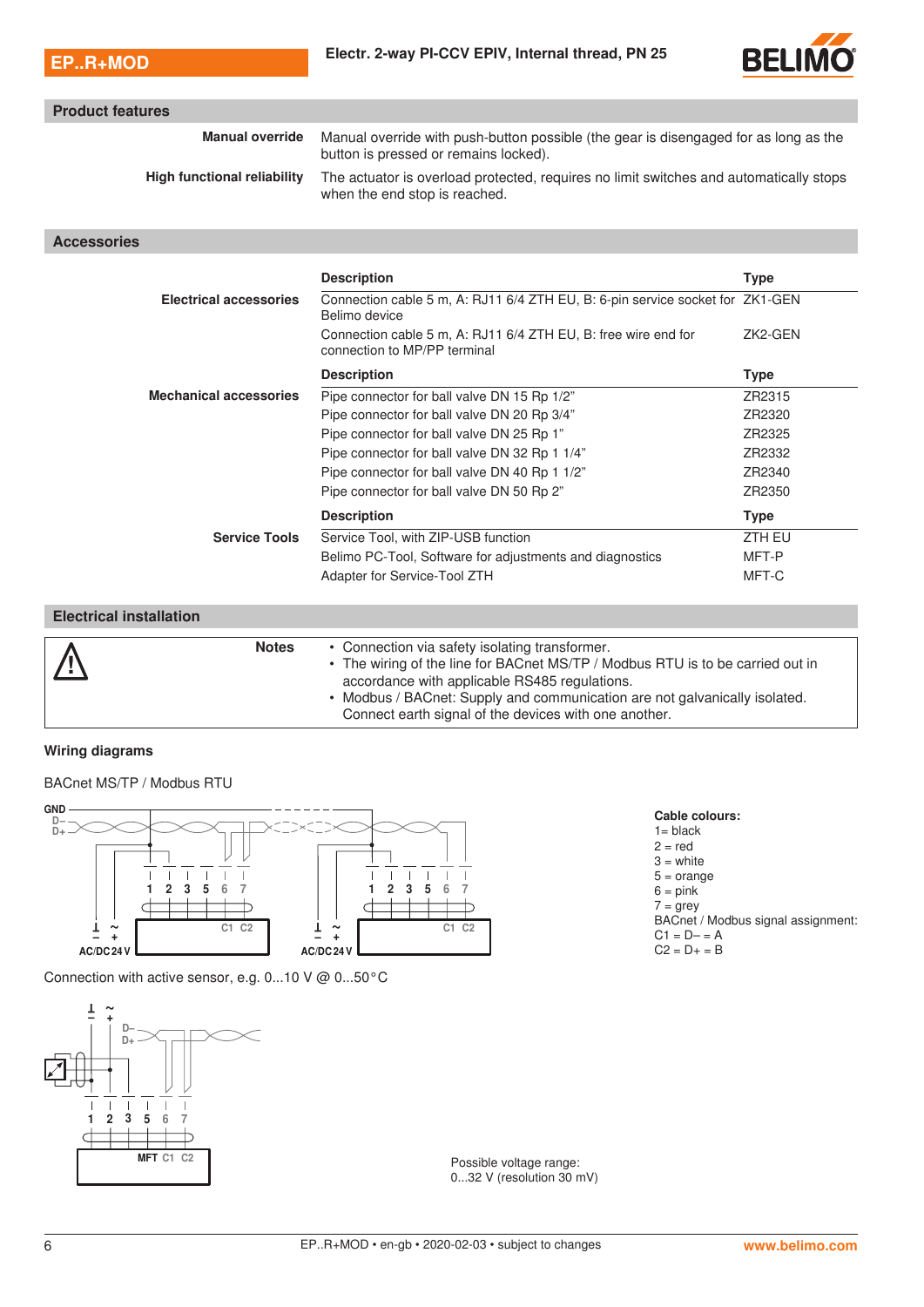

# **Electrical installation**

Connection with switching contact, e.g. Δp monitor



Requirements for switching contact: The switching contact must be able to accurately switch a current of 16 mA @ 24 V.

Modbus RTU / BACnet MS/TP with analogue setpoint (hybrid mode)



Operation on the MP-Bus

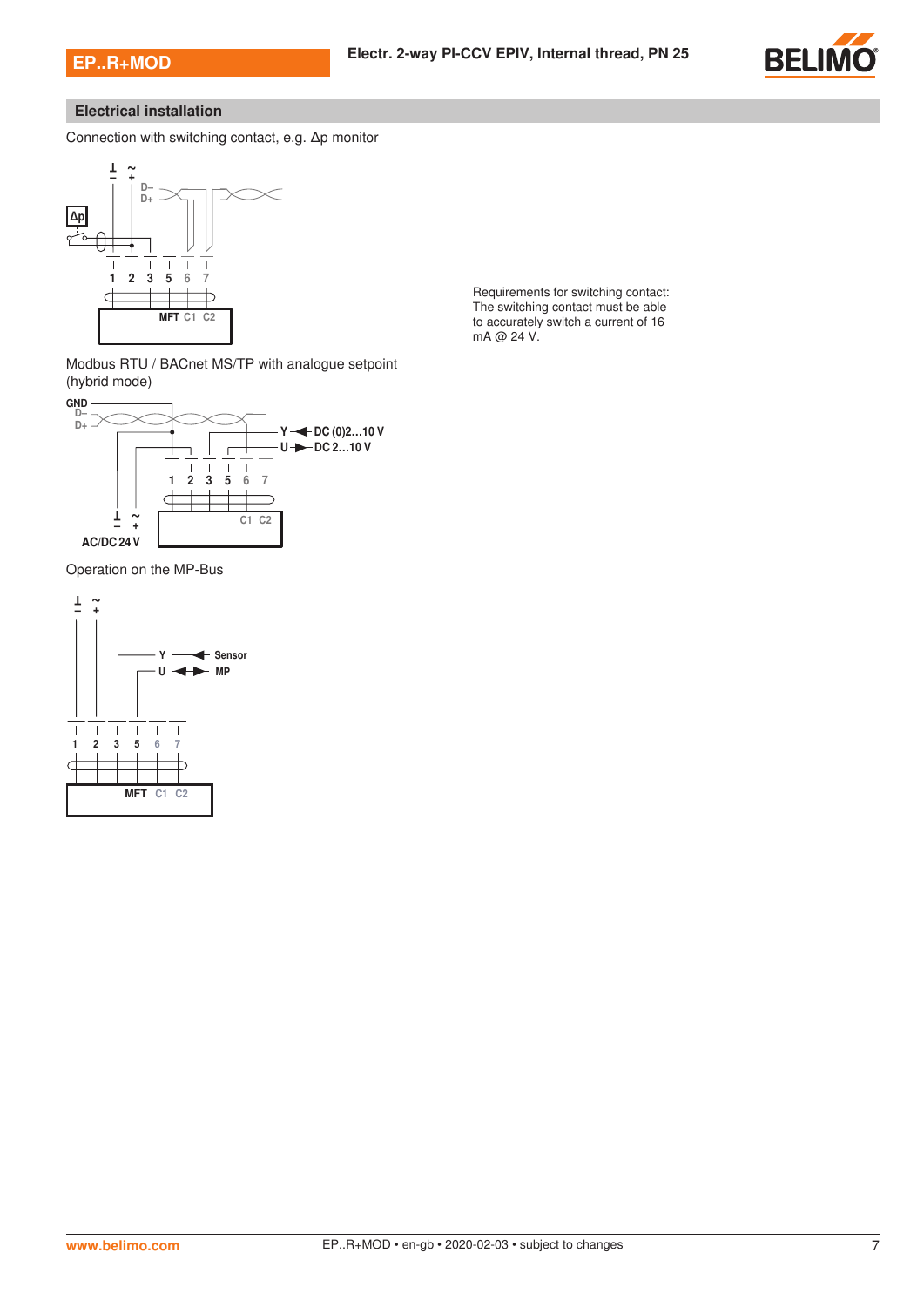

# **Operating controls and indicators**



|                               | Push-button and LED display green                                                                                 |
|-------------------------------|-------------------------------------------------------------------------------------------------------------------|
| Off:                          | No power supply or malfuntion                                                                                     |
| On:                           | In operation                                                                                                      |
| Flashing:                     | In address mode: Pulses according to set address (116)<br>When starting: Reset to factory setting (Communication) |
| Press button:                 | In standard mode: Triggers angle of rotation adaptation<br>In address mode: Confirmation of set address (116)     |
|                               | <b>3</b> Push-button and LED display yellow                                                                       |
| Off:                          | Standard mode                                                                                                     |
| On:                           | Adaptation or synchronising process active                                                                        |
|                               | or actuator in address mode (LED display green flashing)                                                          |
| Flickering:                   | BACnet / Modbus communication active                                                                              |
| Press button:                 | In operation $(>3 s)$ : Switch address mode on and off                                                            |
|                               | In address mode: Address setting by pressing several times                                                        |
|                               | When starting (>5 s): Reset to factory setting (Communication)                                                    |
| Gear disengagement button     |                                                                                                                   |
| Press button:                 | Gear disengages, motor stops, manual override possible                                                            |
| Release button:               | Gear engages, synchronisation starts, followed by standard mode                                                   |
| <b>5</b> Service plug         |                                                                                                                   |
|                               | For connecting parameterisation and service tools                                                                 |
| Check power supply connection |                                                                                                                   |
| 2 Off and 3 On                | Possible wiring error in power supply                                                                             |

## **Installation notes**

**Recommended installation positions** The ball valve can be installed upright to horizontal. The ball valve may not be installed in a hanging position, i.e. with the stem pointing downwards.



| Mounting position in the return | Installation in the return is recommended.                                                                                                                                                                                                                                                                                                                                                                                                                                                                                                                                                                                                                                                                                                                                    |
|---------------------------------|-------------------------------------------------------------------------------------------------------------------------------------------------------------------------------------------------------------------------------------------------------------------------------------------------------------------------------------------------------------------------------------------------------------------------------------------------------------------------------------------------------------------------------------------------------------------------------------------------------------------------------------------------------------------------------------------------------------------------------------------------------------------------------|
| Water quality requirements      | The water quality requirements specified in VDI 2035 must be adhered to.<br>Belimo valves are regulating devices. For the valves to function correctly in the long<br>term, they must be kept free from particle debris (e.g. welding beads during installation<br>work). The installation of a suitable strainer is recommended.                                                                                                                                                                                                                                                                                                                                                                                                                                             |
| <b>Servicing</b>                | Ball valves, rotary actuators and sensors are maintenance-free.<br>Before any service work on the final controlling device is carried out, it is essential to<br>isolate the rotary actuator from the power supply (by unplugging the electrical cable<br>if necessary). Any pumps in the part of the piping system concerned must also be<br>switched off and the appropriate slide valves closed (allow all components to cool<br>down first if necessary and always reduce the system pressure to ambient pressure<br>level).<br>The system must not be returned to service until the ball valve and the rotary actuator<br>have been correctly reassembled in accordance with the instructions and the pipeline<br>has been refilled by professionally trained personnel. |
| <b>Flow direction</b>           | The direction of flow, specified by an arrow on the housing, is to be complied with,<br>since otherwise the flow rate will be measured incorrectly.                                                                                                                                                                                                                                                                                                                                                                                                                                                                                                                                                                                                                           |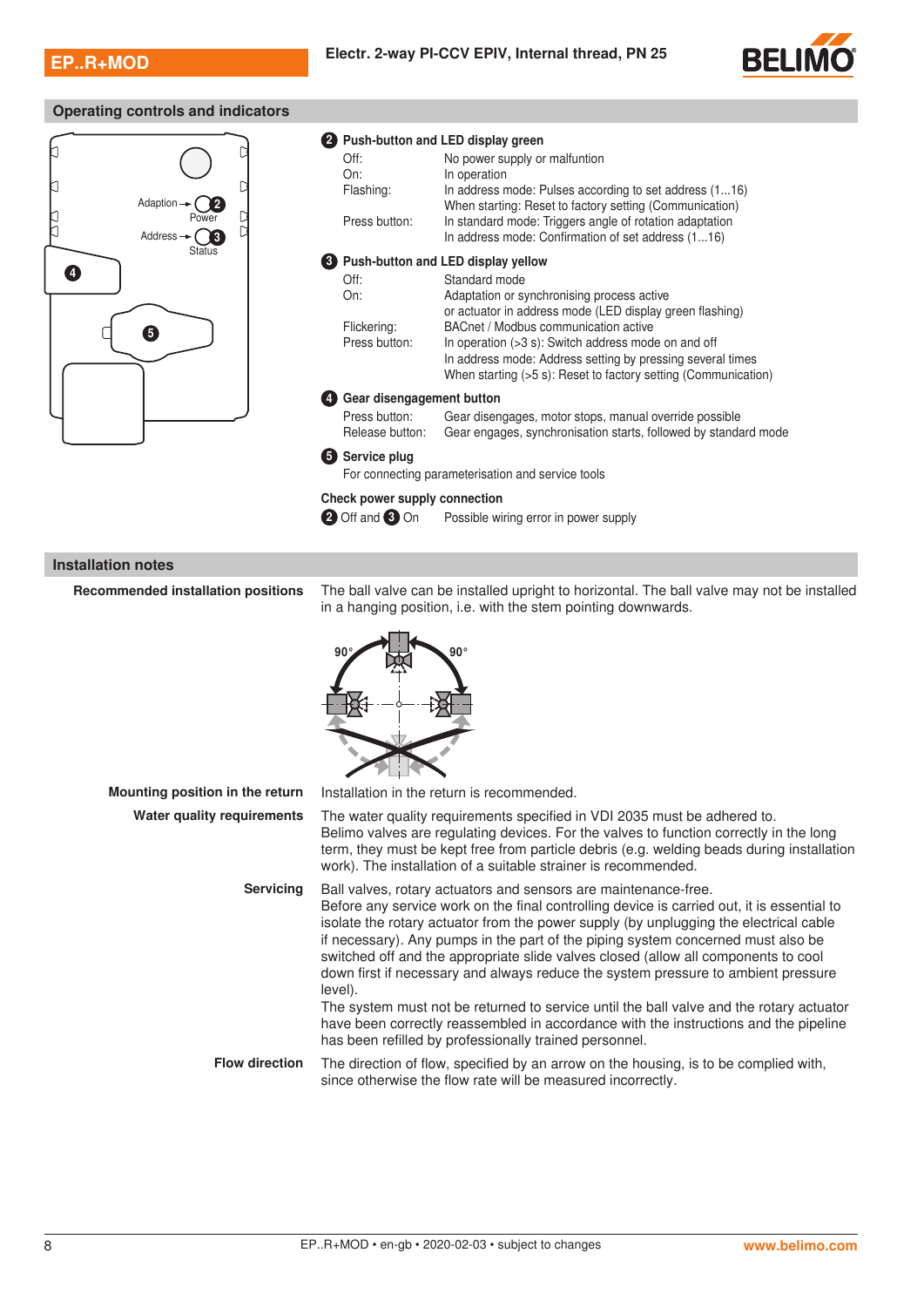

#### **Installation notes**

**Inlet section** In order to achieve the specified measuring accuracy, a flow-calming section or inflow section in the direction of the flow is to be provided upstream from the flow sensor. Its dimensions should be at least 5x DN.



#### **General notes**

**Valve selection** The valve is determined using the maximum required flow rate V'max. A calculation of the kvs value is not required. V'max = 30…100% of V'nom If no hydraulic data are available, then the same valve DN can be selected as the heat exchanger nominal diameter. **Minimum differential pressure (pressure drop)** The minimum required differential pressure (pressure drop through the valve) for achieving the desired volumetric flow V'max can be calculated with the aid of the theoretical kvs value (see type overview) and the below-mentioned formula. The calculated value is dependent on the required maximum volumetric flow V'max. Higher differential pressures are compensated for automatically by the valve. Formula

Δp<sub>min</sub> = 100 x  $\left(\frac{V_{\text{max}}}{I}\right)$ kvs theor. <sup>2</sup> ∆pmin: kPa  $V_{\sf max}$ : m<sup>3</sup>/h  $k_{vs}$  theor.:  $m^3/h$ 

Example (DN25 with the desired maximum flow rate =  $50\%$  Vnom) EP025R+MOD kvs theor.  $= 8.6 \text{ m}^3\text{/h}$  $V$ nom = 69 l/min 50% \* 69 l/min = 34.5 l/min = 2.07 m<sup>3</sup>/h

$$
\Delta p_{\min} = 100 \times \left(\frac{\dot{V}_{\max}}{k_{\text{vs theor}}}\right)^2 = 100 \times \left(\frac{2.07 \text{ m}^3/\text{h}}{8.6 \text{ m}^3/\text{h}}\right)^2 = 6 \text{ kPa}
$$

**Behaviour with sensor failure** In case of a flow sensor error, the EPIV will switch from flow control to position control. Once the error disappears, the EPIV will switch back to the normal control setting.

#### **Service**

**Quick adressing** 1. Press the "Address" button until the green "Power" LED is no longer illuminated. LED flashes in accordance with the previously set address. 2. Set the address by pressing the "Address" button the corresponding number of times (1...16). 3. The green LED flashes in accordance with the address that has been entered (...16). If the address is not correct, then this can be reset in accordance with Step 2. 4. Confirm the address setting by pressing the green "Adaption" button. If no confirmation occurs for 60 seconds, then the address procedure is ended. Any address change that has already been started will be discarded. The resulting BACnet MS/TP and Modbus RTU address is made up of the set basic address plus the short address (e.g. 100+7=107).